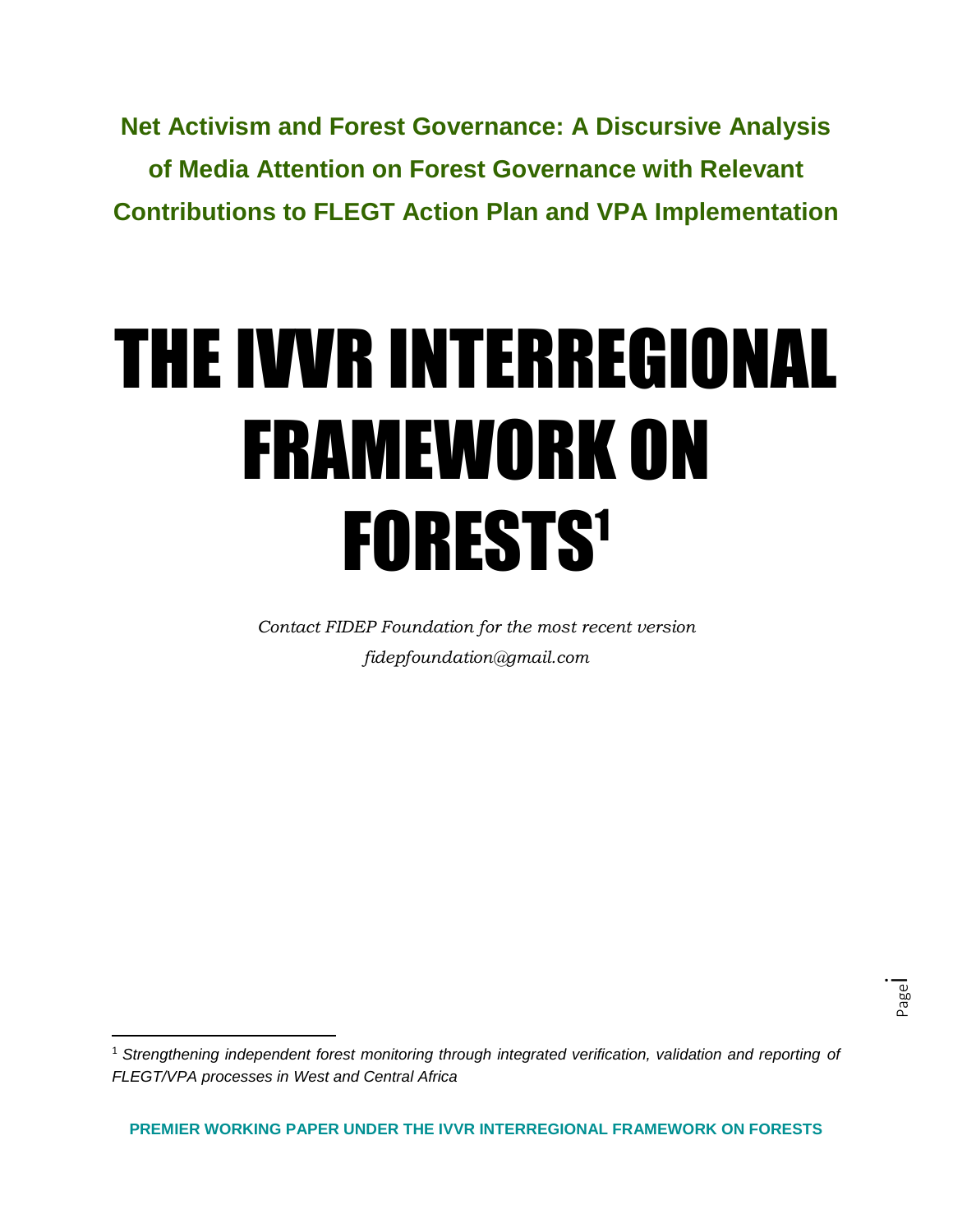# *Net Activism and Forest Governance: A Discursive Analysis of Media Attention on Forest Governance with Relevant Contributions to FLEGT Action Plan and VPA Implementation*

*The IVVR interregional framework on forests seeks to strengthen independent forest monitoring through Integrated Verification, Validation and Reporting of FLEGT-VPA processes in West and Central Africa*

# Disclaimer:

"Working Papers contain preliminary research, analysis, findings, and recommendations. They are circulated to stimulate timely discussion and critical feedback and to influence ongoing debate on emerging issues. Most working papers are eventually published in another form and their content may be revised."

Page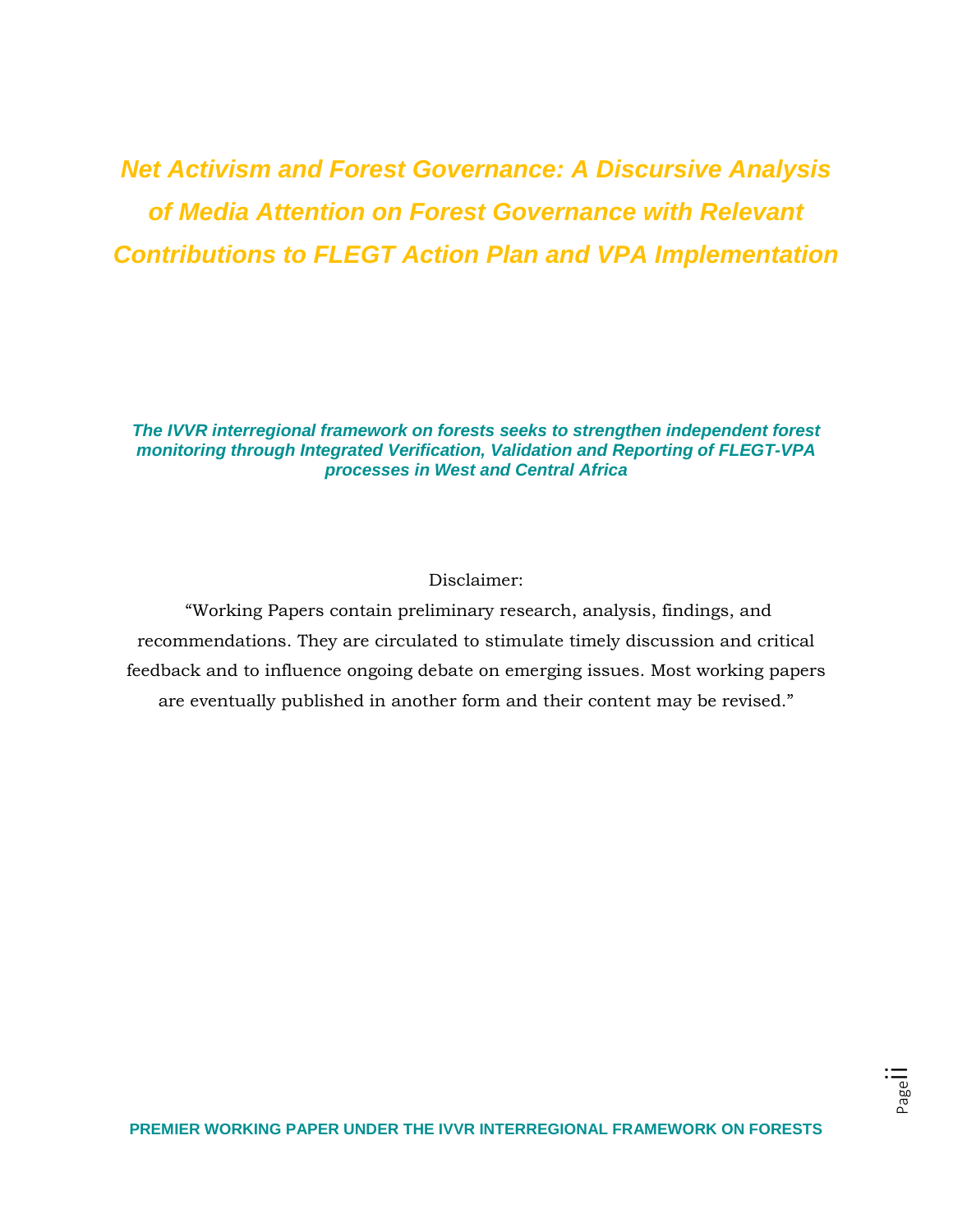#### **Abstract**

The rather passive media attention in forest governance constitutes a significant dent in Ghana's forest policy discourse. In combatting the menace of illegal logging, media's role has been instrumental in promoting transparency as they report on illegal and corrupt practices in the forestry sector. As a result, about 5 people in every 10 have been effectively made aware of forest governance issues through local radio programs. Yet the potential of the media in environmental governance has not been fully explored. In practice however, the media has largely been viewed as a passive tool for disseminating remotely ceiled information rather than an active facilitator of agenda building. This has discouraged a sustained media attraction to forest governance leading to poor public awareness and hindering public participation in key forest sector issues. As access to information by stakeholders improve and awareness deepens, it is expected that their contribution to the implementation of VPA in Ghana will be reinforced and mainstreamed into a more inclusive policy reform process. In this paper, we assess the preconditions for an active inclusion of the Ghanaian media as an incoming stakeholder with significant potential in facilitating policy discourses, informing and communicating forest governance complexities, mobilizing and mainstreaming public sentiment but more importantly, delivering real-time feedback on public reactions to forest policy. We observe and analyze some enabling factors for stimulating net activism as an increasingly ubiquitous means for strengthening governance in the forestry sector of Ghana. We further recognize and recommend the promotion of net activism as an evolving mechanism with huge potentials to transform awareness into commitment and action.

*Key Words: Forest Governance, Media Attention, Net Activism, FLEGT Action Plan, Voluntary Partnership Agreement*

Page<sup>l</sup>

**PREMIER WORKING PAPER UNDER THE IVVR INTERREGIONAL FRAMEWORK ON FORESTS**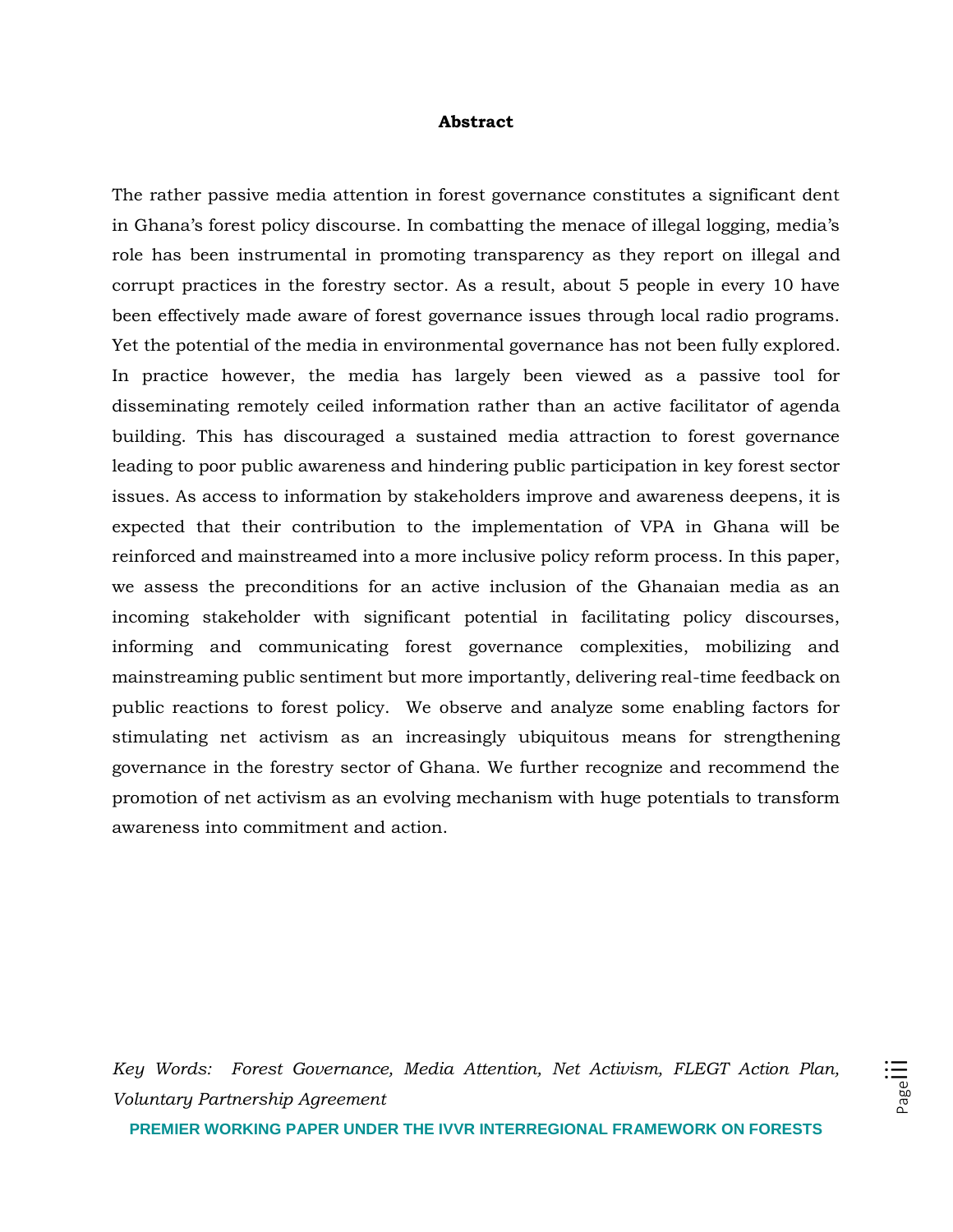#### **1.1 Introduction**

A major socio-economic and environmental challenge for Ghana is its declining forest resource base. Studies indicate that the forest sector of Ghana has shrunk considerably over the last 15 years as a result of forest resource depletion, and the situation looks set to worsen (Birikorang and Rhein, 2005; Birikorang, 2008; Marfo, 2009). In recent years, illegal logging has been highlighted as the dominant issue relating to sustainable forestry in Ghana. Chainsaw milling for commercial purposes was banned in 1998 (Marfo, 2009 and Hoare (2014). In response to this development challenge, the Ghanaian government has taken a number of important steps to improve forest governance, most significantly, the signing of the Ghana–EU Voluntary Partnership Agreement (VPA) in 2009 (Marfo, 2009; EU FLEGT Facility, 2015). Mass media communication as a tool has been indispensable in each phase in Ghana's VPA process2; to raise awareness, facilitate consensus building, meet transparency commitments and raise the profile of the VPA and FLEGT licensed timber (Hoare, 2014; EU FLEGT Facility, 2015).<sup>3</sup> In practice, the media has largely been viewed as a passive tool for disseminating remotely ceiled information rather than an active facilitator of VPA agenda building. This has discouraged a sustained media attraction to forest governance leading to poor public awareness and hindering public participation in key forest sector issues. At the very base of sustainable development is the need for a wellbalanced participation and inclusion so that rural populations whose livelihoods depend on forest resources need to have their voices mainstreamed into policy choices that impact on forest resources. However, the general public remains vaguely aware of VPA implications, requirements and developments and stakeholder commitment to action is appearing lethargic.

The functional theory which is sometimes referred to as the functional approach to mass communication theory was propounded initially by Harold Lazwell in 1948 explains that society has varied uses for the media and mass communication. The prediction is that people will use the media for their own specific functions since the audience has a need or needs which the mass media fulfills. According to the functional theory of mass communication, there are five functional approaches the media serves users, namely; Surveillance, correlation, transmission, entertainment, and mobilization. The media

l

<sup>&</sup>lt;sup>2</sup> See EU FLEGT Facility; what is VPA[? http://www.euflegt.efi.int/communication-in-vpa-processes.](http://www.euflegt.efi.int/communication-in-vpa-processes)

**PREMIER WORKING PAPER UNDER THE IVVR INTERREGIONAL FRAMEWORK ON FORESTS** <sup>3</sup> See EU FLEGT Facility; Communication in VPA Process., http://www.euflegt.efi.int/communication-in-vpa-processes.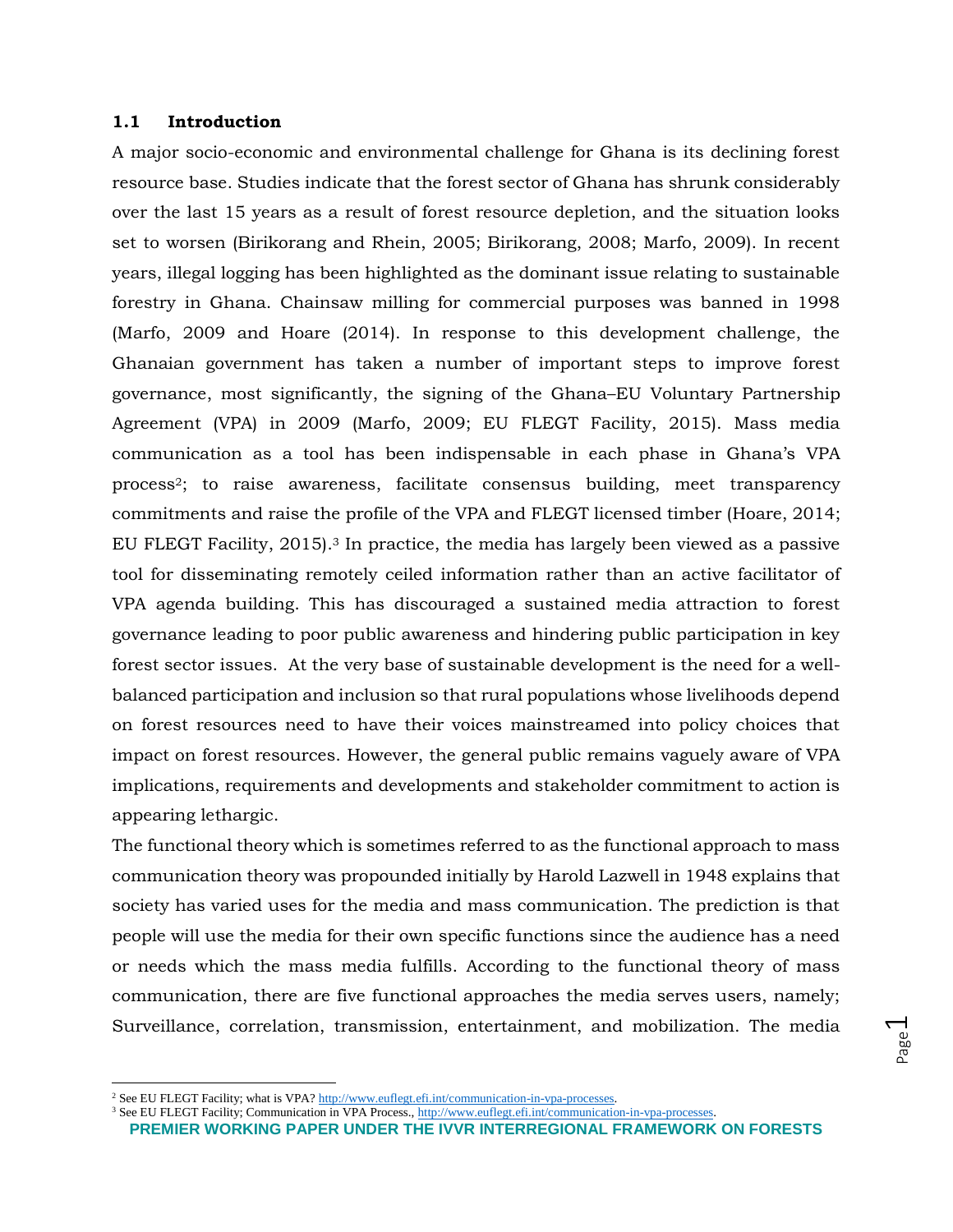presents information to the audience after they select, interpret, and also criticize it. In combatting the menace of illegal logging, media's role has long been identified as a key actor in promoting transparency and exposing corrupt practices in the forestry sector. In the study on illegal logging and related trade response in Ghana, Allison Hoare (2014), highlighted international and domestic media coverage as an important indicator that provides insight into levels of public awareness of illegal logging and related trade. She highlights that effective media attention will give an indication of the approaches being taken within a country to address illegal forest operations, the policy gaps and tradeoffs. She also highlighted a substantial media attention on forest governance in recent years despite the variations over the years. However, has the full potential of the media been explored in the context of combating illegal logging? What would it take to break the asymmetry between media attention and the socially embedded illegal and corrupt practices in the forestry sector? How can media attention in the forestry sector be sustained and mainstreamed into improved transparency and public participation in forest governance?

In this study, we sought to address these questions by observing and analyzing some preexisting conditions and/or enabling factors for promoting net activism. Net activism, also known as digital campaigning, has been described as the use of electronic communication technologies such as social media, emails and podcasts, for various forms of activism. Net activism enables faster and more effective communication by citizen movements. It also enables effective delivery of particular information to large and specific audiences and has recently emerged as an increasingly ubiquitous means for strengthening governance in the forestry sector. Generally, there is no consensus about what constitutes "net activism"4. However, it is quite plausible for net activism to provide the needed media support to advance public participation in VPA implementation. Thus, this study provides a context for such recommendation based on systematic discursive analysis of media engagement on forest governance and VPA implementation in Ghana. This paper assesses the active inclusion of the Ghanaian media as a newcomer with significant potential to strengthen inclusion in forest policy discourses. It further draws attention to the emerging capacity and capability of net

 $\overline{a}$ 

<sup>4</sup> See European cetacean bycatch campaign "Man is but a strand in the complex web of life", Net activism has the power to change the world:<http://www.eurocbc.org/page987.html>

**PREMIER WORKING PAPER UNDER THE IVVR INTERREGIONAL FRAMEWORK ON FORESTS**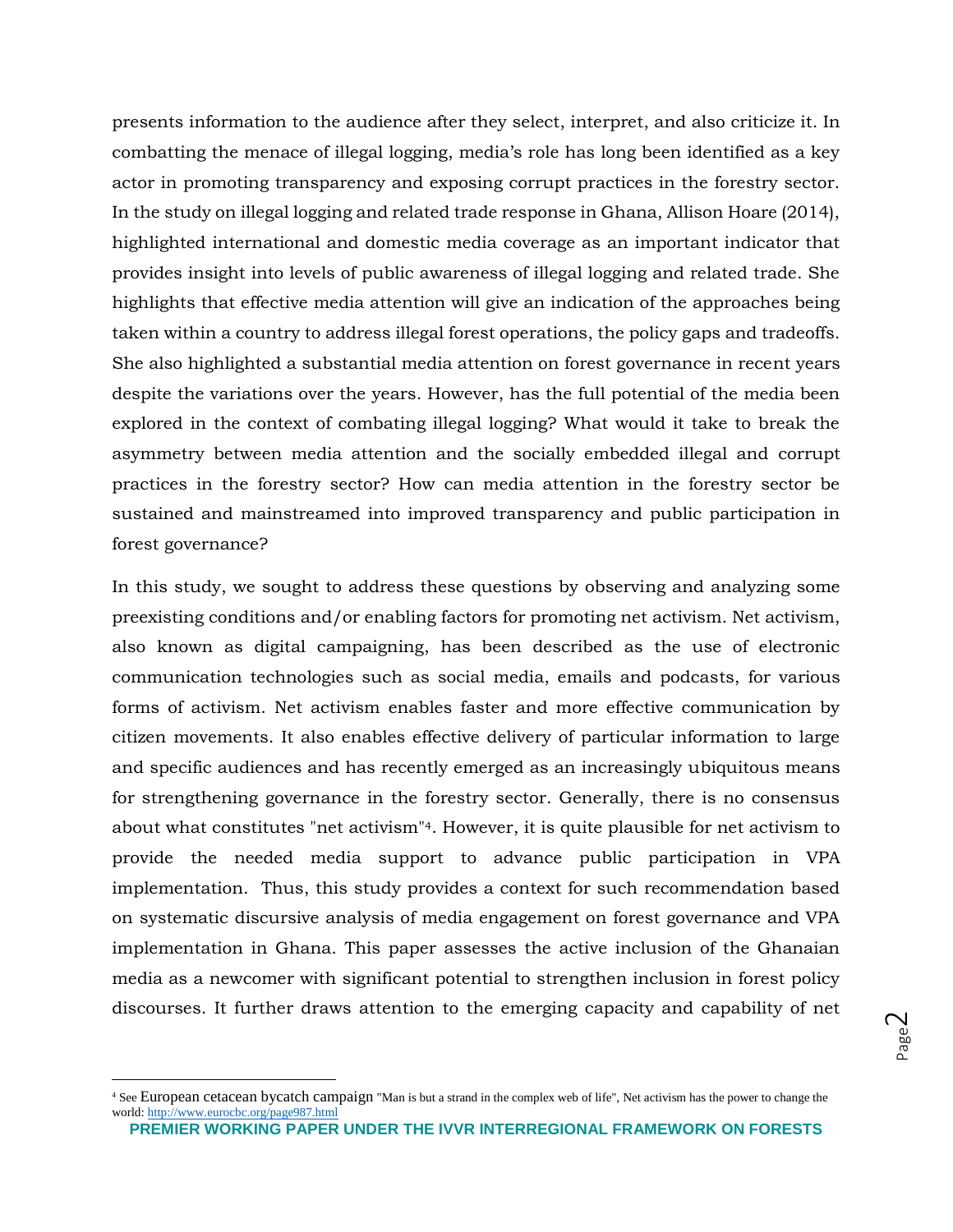activism and proposes a range of policy responses to ensure transparency in Ghana's forest governance and in the VPA implementation process.

#### **3. Methods**

 $\overline{\phantom{a}}$ 

The research methodology consists of purposive outcome analysis of local level media programs and unstructured field interviews with external VPA boundary partners including media representatives and CSOs/CBOs. It draws on evaluation of the work carried out across 6 regions in Ghana by Friends of the Earth-Ghana in informing and communicating forest governance complexities, creating awareness and mobilizing and mainstreaming public reactions to forest policy in the context of FLEGT/VPA implementation in Ghana. It reviews the outcomes from the cume (unduplicated audience) from 10 purposively selected radio programs in the High Forest Zone (HFZ) within a period of 12 months (June 2016 to May 2017) on forest governance to estimate the unduplicated audience or the value per discussion (VPD) of each radio program. Using this estimation, a person must have qualified for at least one quarter-hour of credit in order to be included in a Cume calculation<sup>5</sup> (equation one).

> AQH Persons  $\frac{R_{\text{C}}}{\text{Population}} \times 100 = AQH$  Rarting (%)  $--$  Equation one

#### **4. Presentation and Analysis of Results**

Observations indicate that 35 radio discussions had taken place within the HFZ involving 16 media houses. Some of these composed of one-off discussions, serial weekly talkshows and news interviews. Table 1.1 provides a breakdown of the distribution of radio programs by region. These radio programs targeted communities, timber companies, traders and domestic timber producers and several other intermediaries with useful information with respect to the implication of VPA implementation, the institutional framework and the respective roles of each stakeholder.

<sup>&</sup>lt;sup>5</sup> See Arbitron (2010). A Guide to Understanding and Using PPM Data for PPM Radio Ratings Customers. Arbitron Inc. iBiquity Digital Corporation. USA.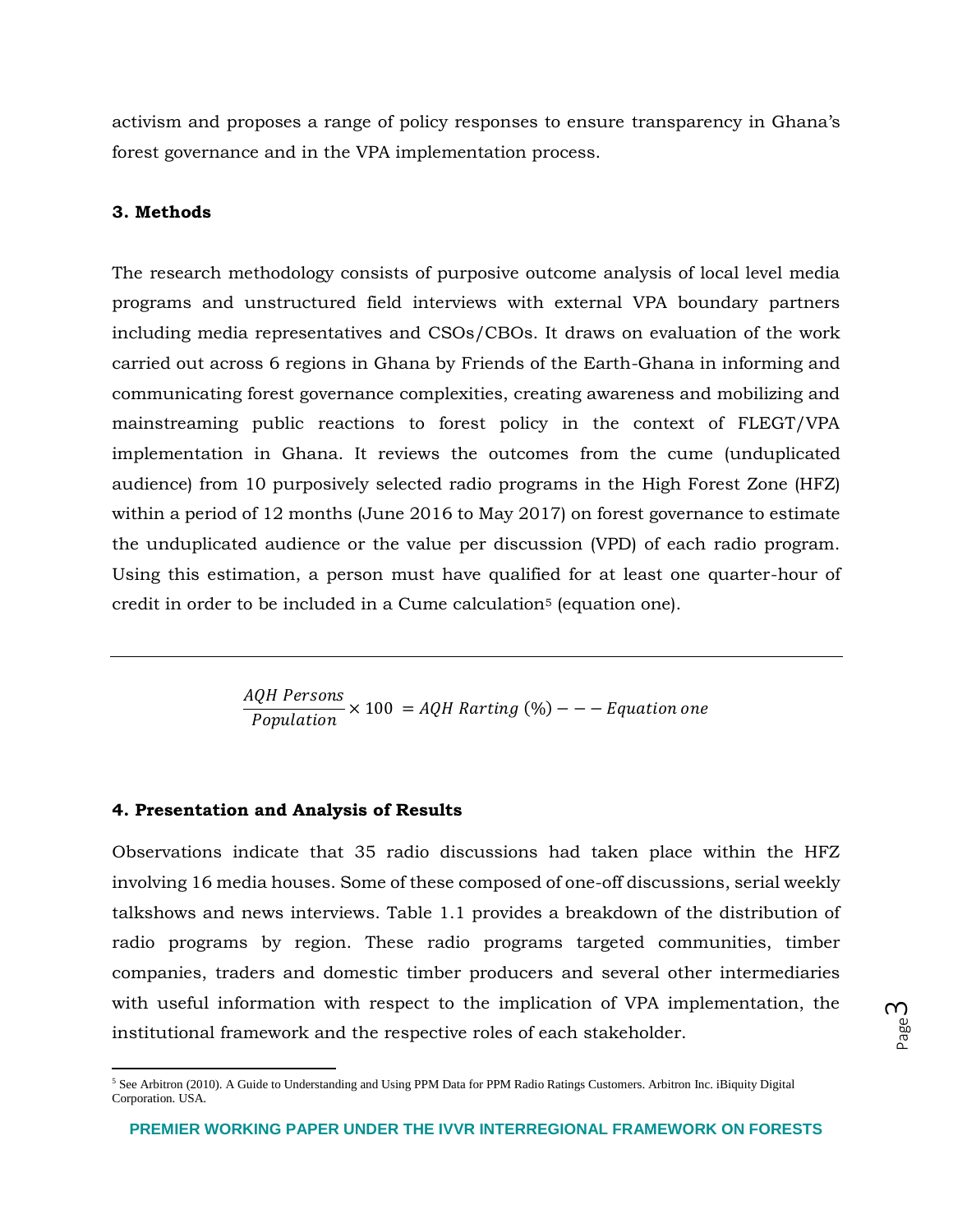| <b>Regions</b>                                        | Total Population        | Urban      | Rural      | $\circ f$<br>Number |
|-------------------------------------------------------|-------------------------|------------|------------|---------------------|
|                                                       |                         | Population | Population | <b>Discussions</b>  |
| Western                                               | 2,376,021               | 1,007,969  | 1,368,052  | 4                   |
| Region                                                |                         |            |            |                     |
| <b>Central</b>                                        | 2,201,863               | 1,037,878  | 1,163,985  | $\overline{2}$      |
| Region                                                |                         |            |            |                     |
| <b>Eastern</b>                                        | 2,633,154               | 1,143,918  | 1,489,236  | $\overline{2}$      |
| Region                                                |                         |            |            |                     |
| Ashanti                                               | 4,780,380               | 2,897,290  | 1,883,090  | $\overline{2}$      |
| Region                                                |                         |            |            |                     |
| <b>Total</b><br>$\sim$<br>$\sim$ $\sim$ $\sim$ $\sim$ | 11, 991, 418<br>(0.010) | 6,087,055  | 5,904,363  | 10                  |

*Table 1.1 Summary Radio Programs Cume Persons by Region*

Source: Authors, (2018).



*Figure 1: The distribution of unduplicated audience reached through these 10 programs.* Source: Authors, (2018).



# **PREMIER WORKING PAPER UNDER THE IVVR INTERREGIONAL FRAMEWORK ON FORESTS**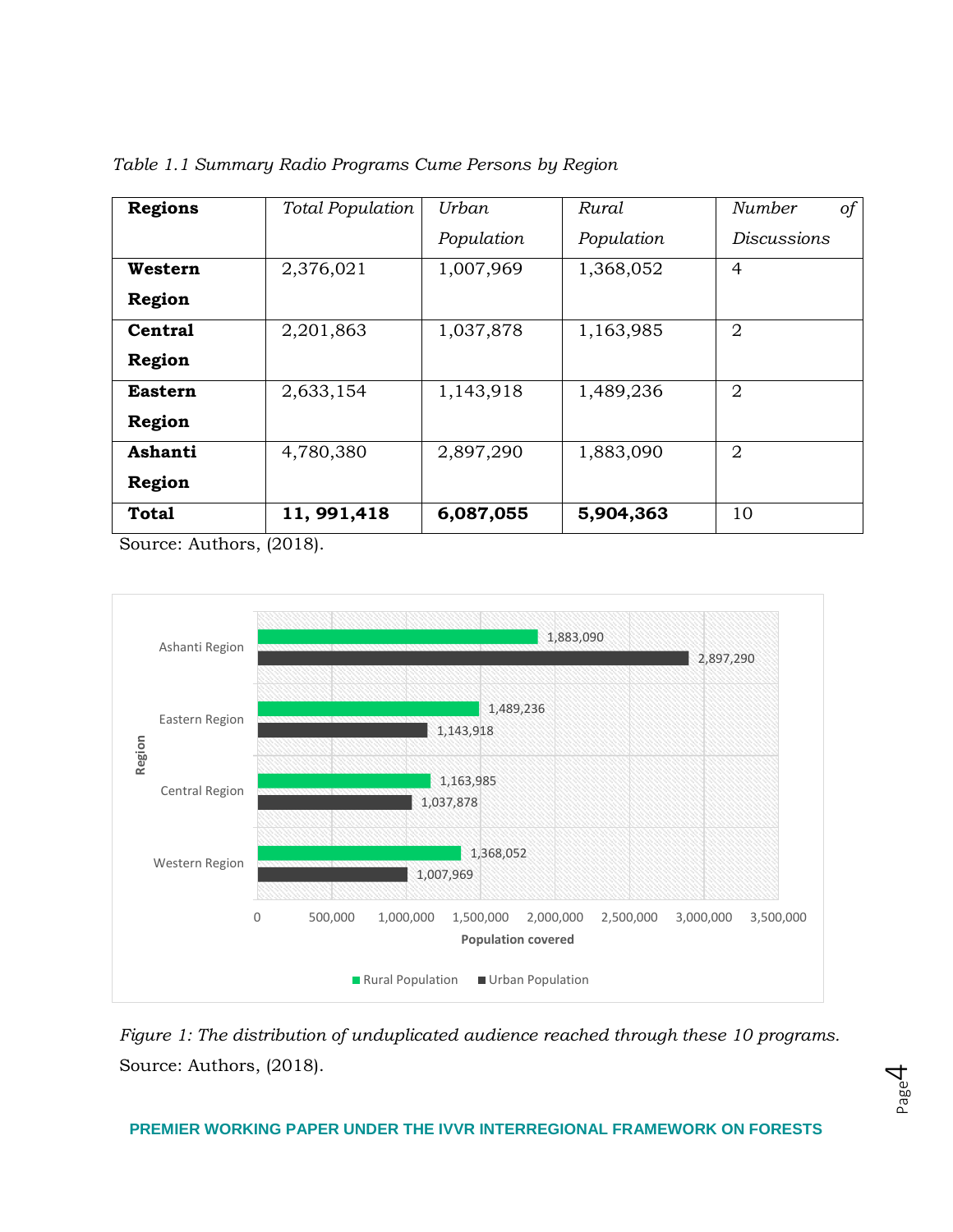In Figure 1, the study shows that the greater percentage (40%) of population covered by media is in Ashanti region, followed by Eastern region (22%), Western region (20%) and lastly Central region. Figure 2 presents the rural urban distribution of media coverage.<sup>6</sup> It indicates that in terms of percentage distribution, Western region has the highest rural coverage (58), followed by Eastern region (57%), Central (53%) and Ashanti (39%) respectively. Figure 4 below seeks to illustrate the relationship between the total population covered and number of discussions by region, i.e. the value per discussion (VPD) using trend forecast. It indicates that the value generated in western region falls above the forecasted values. In central and eastern region, the value created falls below expected but in Ashanti, the value created again rises far above the anticipated VPD. This variations in VPD is influenced not only by one factor but a combination of factors. The study noted that the total population covered is not necessarily dependent on the population size of the region but also the population density.



*Figure 2: The value curve generated by media programs* 

Source: Authors, (2018).

l

<sup>6</sup> Based on Arbitron (2010). A Guide to Understanding and Using PPM Data for PPM Radio Ratings Customers. Arbitron Inc. iBiquity Digital Corporation. USA.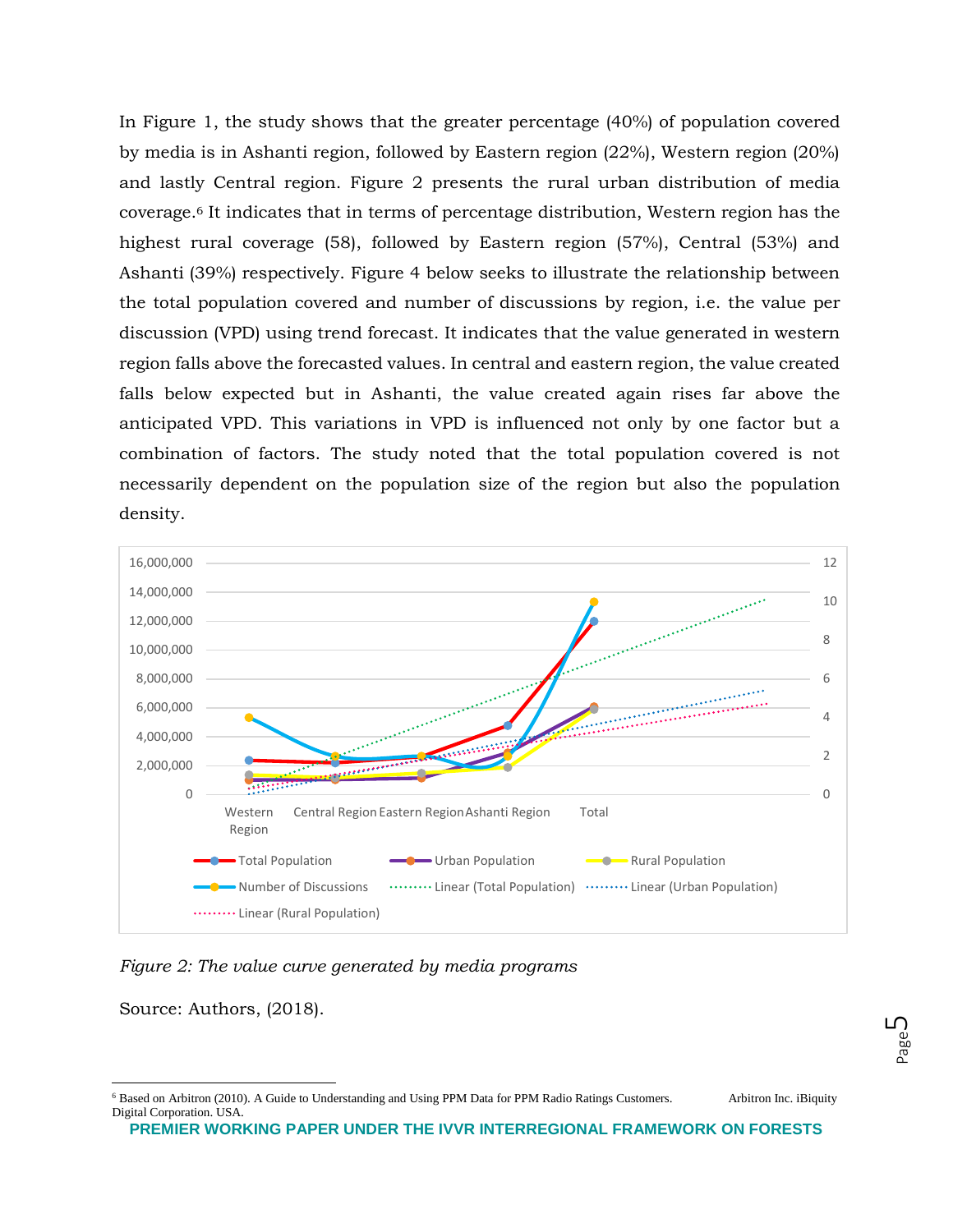It was noted that the VPD in Western Region falls above the forecasted values for both rural and urban populations. In Central and Eastern Region, the actual value created falls below expected levels for both rural and urban populations. Again, in Ashanti region, it was noted that the actual VPD rises far above the anticipated values for urban populations but only marginally for rural populations. This assessment of VPD assist in defining the points of inflection in the awareness creation process. The point of inflection refers to the point at which the forecasted curve (expected VPD) intersects with the observed values (actual VPD). For a total population of 11, 991,418, the point of inflection falls at 2000,000 people. In urban populations, the point of inflection is observed to be at 1,500,000 people which corresponds to about 1.3 radio discussions. In rural populations, the point of inflection is observed to be about 1,550,000 people which corresponds to about 1.5 radio discussions (see Figure 2).

# **5. How Can Media Attention In The Forestry Sector Be Sustained?**

**PREMIER WORKING PAPER UNDER THE IVVR INTERREGIONAL FRAMEWORK ON FORESTS** This study observed that adapting mass communication media to the rather technical issues in forest governance requires a full-bodied appreciation of tools and techniques that would encourage maximum interaction and sustain interest in the selected themes. This implies there is the need to frame the media activities in such a manner that ensures a wider coverage but also deconstructing the discussions down to the regional, district and community level. A far-sighted approach to improving this situation in Ghana would require cultivating a high VPD or gross impression. In this study, the value per discussion as observed in the radio discussions indicates that the radio alone, if well organized could build massive gross impression across the country which could eventually translate into improvements in public participation, transparency, accountability and other forest legality compliance support factors. In this study, it is observed that an increase in public awareness on forest governance could also mean an increase in media attention or media engagement but not essentially an increase in media interest. It is therefore not extreme to assert that media attention does not necessarily imply media interest in forest governance. Also, increased media attention could easily interpreted as increased public awareness in forest governance the FLEGT-

Page ص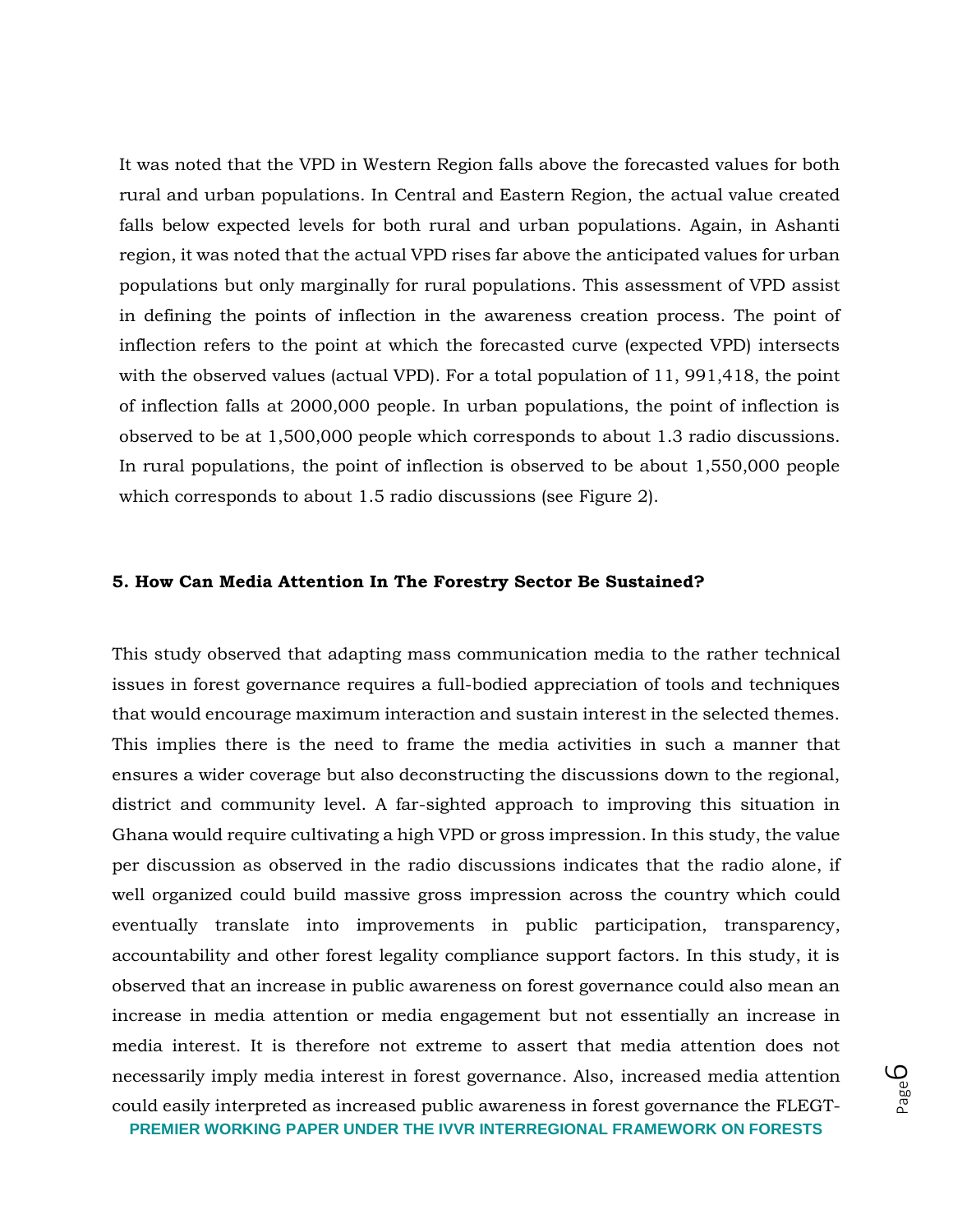VPA implementation. However, without a sustained media interest in forest governance the FLEGT-VPA implementation, public awareness alone may not translate into improvements in public participation, transparency or accountability. Similarly, in Alison Hoar's study7, it was noted that the number of articles in international media that referred to illegal logging in Ghana grew markedly over the period 2001–07. But Hoar's study also noted substantial fluctuations in media attention over the years. This is certainly the best time to en route a sustainable partnership with media in focusing attention on forest policy.

The study noted that to support of VPA implementation in Ghana, civil society has initiated wide and multi-pronged capacity development actions aimed at shifting the bias of the media from politics, sports and social issues for equal attention on the current forest governance paradigm. Making reference to Alison Hoar's observation in 2014, local media attention in forest governance had centered on illegalities. However, this study noted that media attention is now beginning to percolate to the community level issues. Also, most of the coverage was done by the *Ghana News Agency (GNA)*. However, there are indications that the media attention scope in forest governance is widening as other media house such as *Today Newspaper (*with a circulation of over 5000 readers)*, Ghanaian Times* (with a current circulation of over 80,000 copies) and *Peace FMonline* (*with an international reach)* are beginning to take interest in reporting forest related issues8.

However, there is a significant concern which threatens to cut off any long term gains made in this effort. Media attention is known to have a significant impact only at the time they were published. We can expect the mass media to play a role in raising public awareness of forest governance only in a temporal sense. If no other environment-related news breaks, then other political or social issues take over. Downs (1972 and Sampei and Aoyagi-Usui, 2009) made a similar observation that environmental issues attract widespread attention in mass media and then decline from public view, though the issues remain largely unresolved. Studies indicate that high levels of media coverage

[http://m.peacefmonline.com/pages/news/social/201406/202444.php.](http://m.peacefmonline.com/pages/news/social/201406/202444.php) Date accessed: 18/08/2016.

 $\overline{a}$ 

<sup>7</sup> See A. Hoare, (2014). Illegal logging and related trade, the response in Ghana, energy, environment and resources Chatham House Assessment. <sup>8</sup> Se[e http://m.peacefmonline.com/pages/news/social/201503/236565.php](http://m.peacefmonline.com/pages/news/social/201503/236565.php) and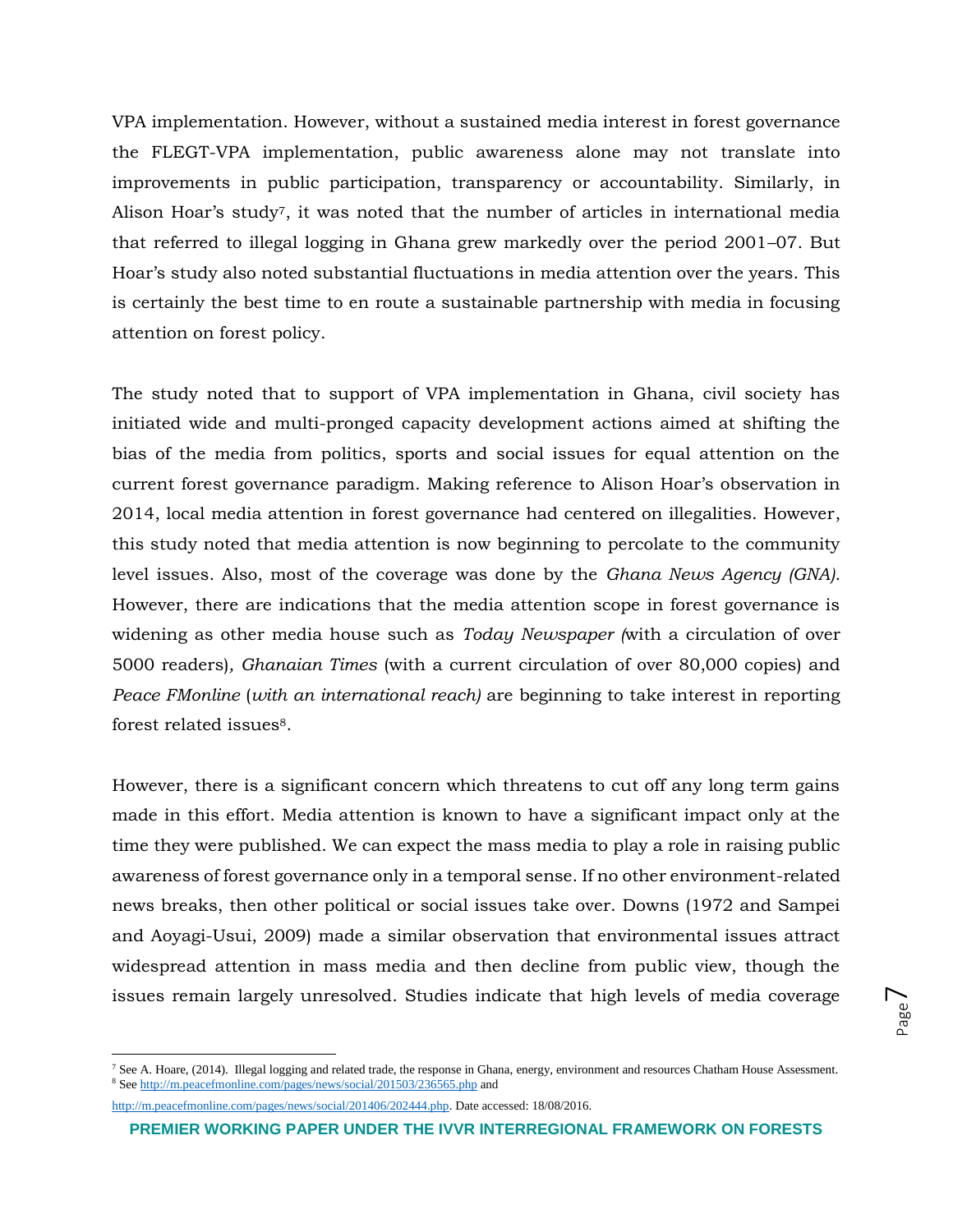does not last for a long time (Sampei and Aoyagi-Usui, 2009). Research shows that environmental news is still far down the news scale, with local and domestic political news dominating (Lister, 2002; Lester, and Hutchins, 2009). Therefore civil society's efforts may have resulted in training a significant number of media practitioners on a broad range of topics in forest governance but mostly on logging related issues, the VPA as a conduit to the FLEGT Action Plan and role of the media. However, the net effect of this public awareness could easily be eroded when media attention recedes. This is where net activism becomes essential; ensuring constant media attention on forest governance issues.

With almost 60% of rural households having access to mobile phone or the internet, it is time for the potential of net activism to be unlocked. Though still untested, net activism has the potential initially to canvas the support of the media to place premium on current forest policy bottlenecks in order to advance the required reforms for effective VPA implementation. With a penetration rate of 59.78%, mobile data figures in Ghana recorded an increase from 15,804,608 subscribers as at 2015 to 16,106,218 as at 2016. This increase in mobile data usage clearly lends support to net activism. Linked to the recent upsurge in media attention on forest governance, the results can only be consolidative. On that basis, this study recognizes and recommends the establishment of a regional or sub-regional media network on forest governance as a mechanism for consolidating media capacity in VPA countries in Africa.

#### **6. Conclusion**

Ghana is not the only VPA country facing with VPA implementation challenges. Most other VPA countries are troubled with issues of poor policy responsiveness, legal pluralism, inadequate participation, cultural and social sophistries that makes legality compliance very indeterminate outcome. Net activism would canvas the support of the media to place premium on current forest policy bottlenecks in order to advance the required reforms for effective VPA implementation. This could be a potential for testing community level journalism as a complementary tool to forest monitoring operations. Testing community level journalism brings on board a mechanism that will enable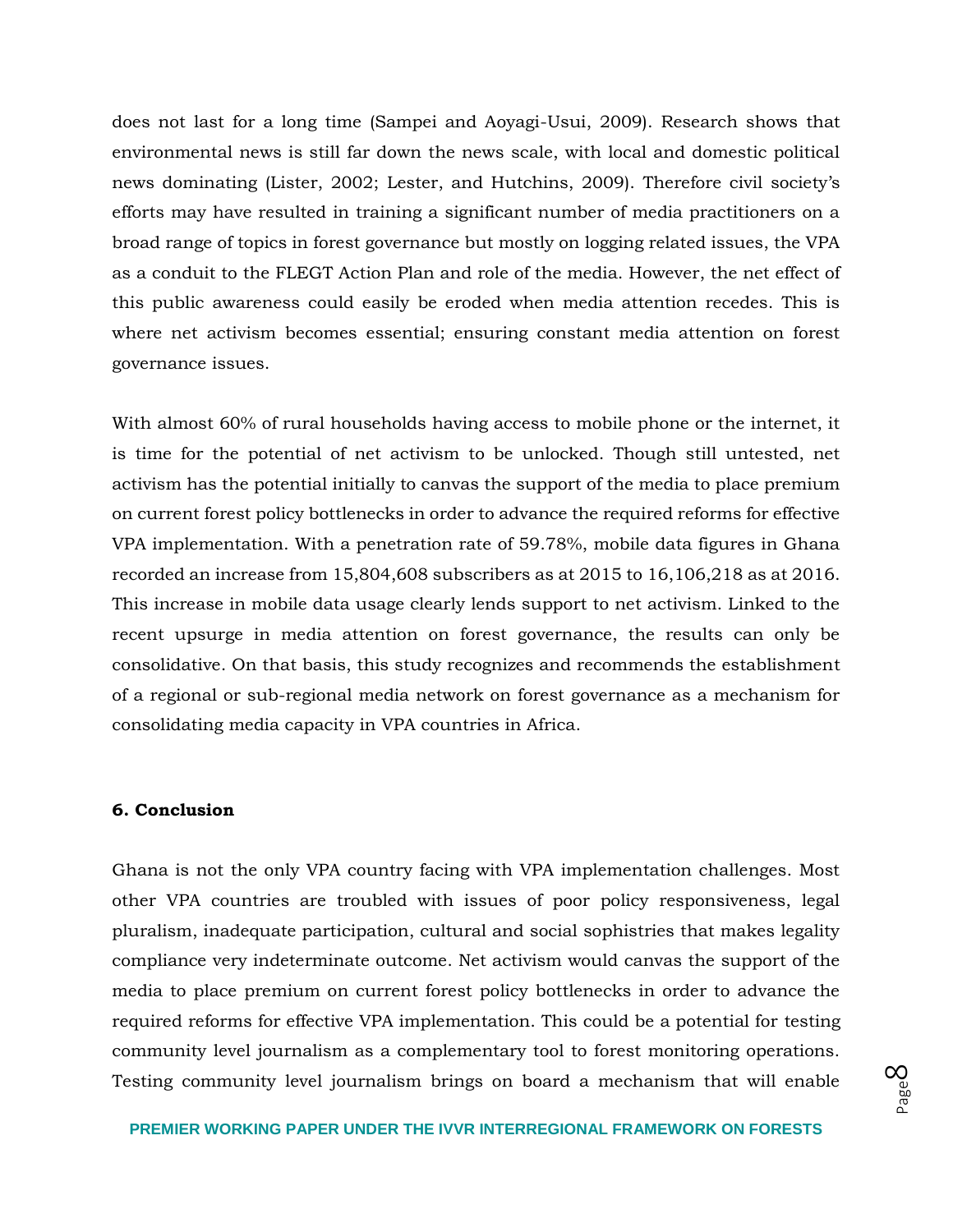community members to instantly report illegal forest operations via a media network. In other words, community members become forest journalist. Given the right capacity, to both identify and report on illegal forest operations with the assurance that they will get a media response without being victimized, community will become a reliable means of monitoring local illegal forest operations.

Net activism could also be used to leverage media capacity in support of civil society and local community interactions on forest policy and with the VPA implementation process. As an evolving mechanism with huge potentials to transform awareness into commitment and action, net activism could end up giving communities the capacity to gather evidence, provide media capacity to report the evidence and give civil society the capability to influence policy with that evidence. Thus, although we cannot approximate that net activism will change the course of forest governance, we can measure up the budding potential of net activism in forest governance as fluid channel to advancing sustainable forest management.

#### **Reference**

Arbitron (2010). A Guide to Understanding and Using PPM Data for PPM Radio Ratings Customers. Arbitron Inc. iBiquity Digital Corporation. USA.

Boykoff, M. T. and J. M. Boykoff (2007). "Climate Change and Journalistic Norms: A Case Study of U.S. Mass-Media Coverage." Geoforum in press.

- EU FLEGT Facility (2015). Communication in VPA Process. (Accessed on 07/06/2016), [http://www.euflegt.efi.int/communication-in-vpa-processes.](http://www.euflegt.efi.int/communication-in-vpa-processes)
- EU FLEGT Facility (2015). What is VPA? (Accessed on 07/06/2016), [http://www.euflegt.efi.int/communication-in-vpa-processes.](http://www.euflegt.efi.int/communication-in-vpa-processes)

EUROPEAN CETACEAN BYCATCH CAMPAIGN, (2001). "Man is but a strand in the complex web of life", Net activism has the power to change the world: <http://www.eurocbc.org/page987.html>

Friends of the Earth Ghana, (2016). Enforcement and Governance for Sustainable Forest Management (CiSoPFLEG) Project, EU-CiSoPFLEG Project.

Page  $\mathcal O$